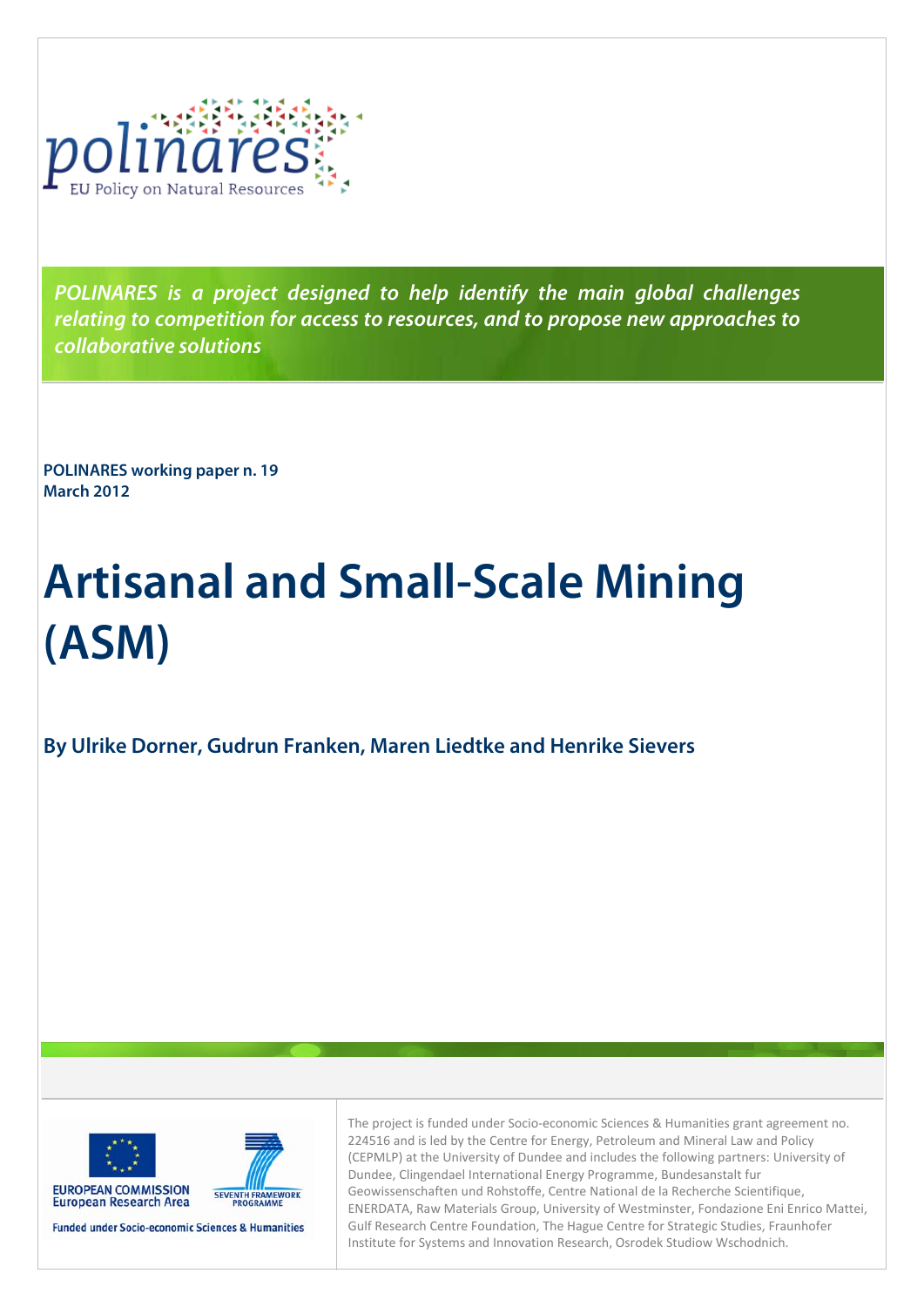## **7 Artisanal and Small-Scale Mining (ASM)**

*Ulrike Dorner, Gudrun Franken, Maren Liedtke, Henrike Sievers*

**High-commodity value metals such as gold, tin and tantalum, are especially linked to ASM, which significantly adds to their world supply. The artisanal and small-scale mining sector, which provides livelihood for millions of people in the world, is part of the informal and often illegal trading chain of minerals. Mining in Central Africa has been associated with violent conflict, mistreatment of artisanal miners, illegal trading and the diversion of state funds. Resource-related conflicts are especially relevant for African countries. Tantalum is an example of a mineral fuelling local conflict when functioning state institutions are absent.**

## *7.1 Artisanal and small-scale mining (ASM)*

There is no general accepted definition of artisanal and small-scale mining (ASM) yet. In the following context the term artisanal and small-scale mining is used to describe extraction that is manual and very labour-intensive, using only picks, shovels and basins or somewhat mechanized, using heavy machinery on a small scale (Figure 1) ASM refers to mining by individuals, groups, families, or cooperatives with minimal or no mechanization, often informally and/or illegally. In addition to large-scale mining, ASM production of high value raw materials such as tin, tantalum or gold contributes significantly to the supply of industrialized countries.

ASM takes place all over the world, but is mostly widespread in developing countries in Africa, Asia, Oceania, and Central and South America. Though the informal nature and on the whole unmechanized operation of ASM generally results in low productivity, the sector represents an important livelihood and income source for the poverty affected local population. It ensures the existence for millions of families in rural areas of developing countries. Worldwide about 15 million people make their living in the ASM sector. About 100 million people – workers and their families - depend existentially on ASM (figure 2) compared to about 7 million people worldwide in industrial mining. Earnings in the ASM  $sector - at least in gold and diamond extraction - are considerably higher than the average$ income of comparable agricultural regions (about 3 US \$/d in ASM, against about 0.6 US \$/d for a farmer in central Africa).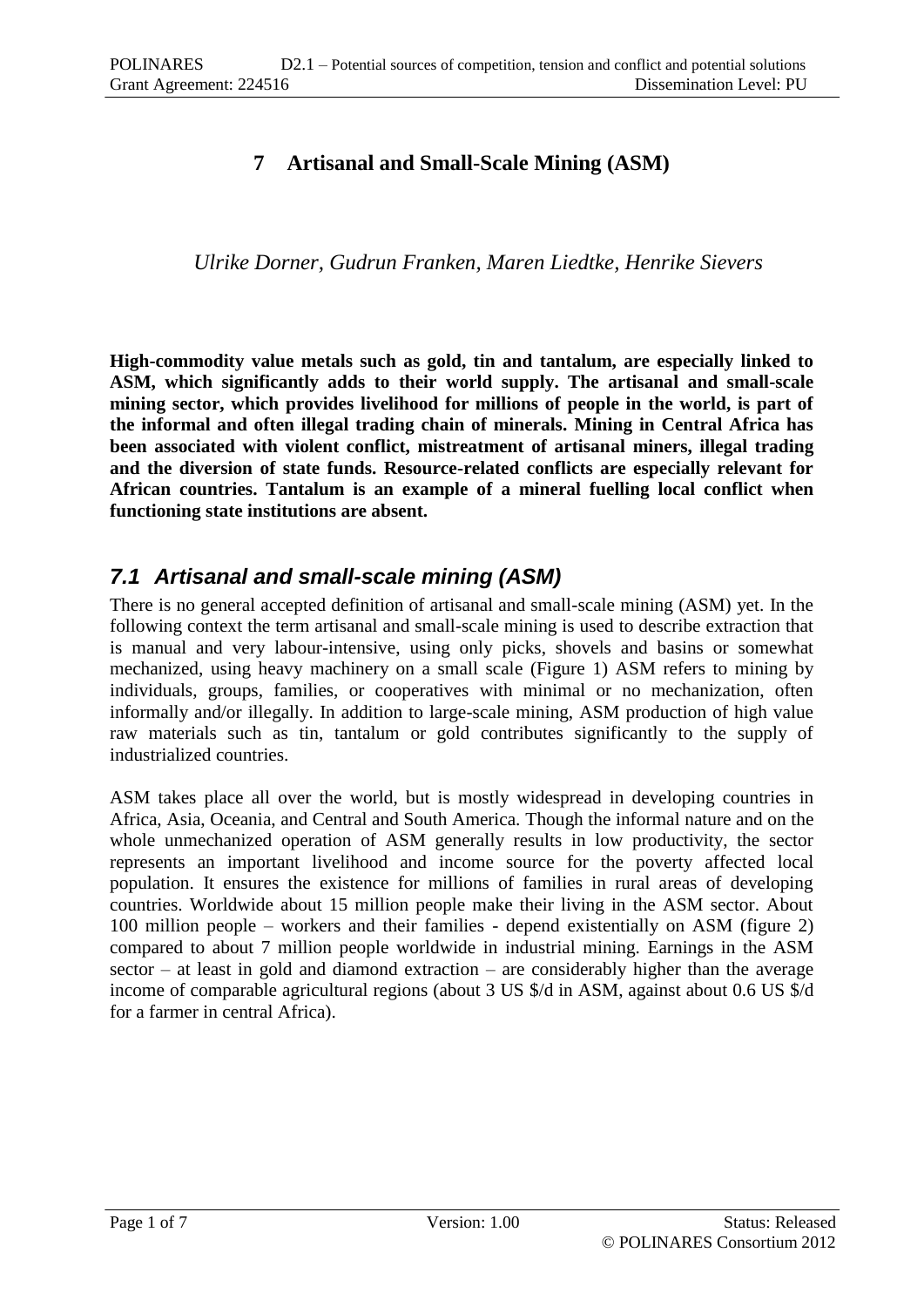

**Figure 1: Artisanal coltan mining, ground sluicing at Gatumba (Rwanda)**



**Figure 2: Percentage of the population depending on ASM (CASM 2009)**

Most suitable raw materials in ASM are extractable by simple means, high-value and easily transportable. A broad variety of raw materials (e.g. metals such as gold, tungsten and tin as well as coal, gemstones up to construction raw materials) are extracted and processed by individuals, families or small cooperatives. Metals like tin, tantalum (coltan), tungsten and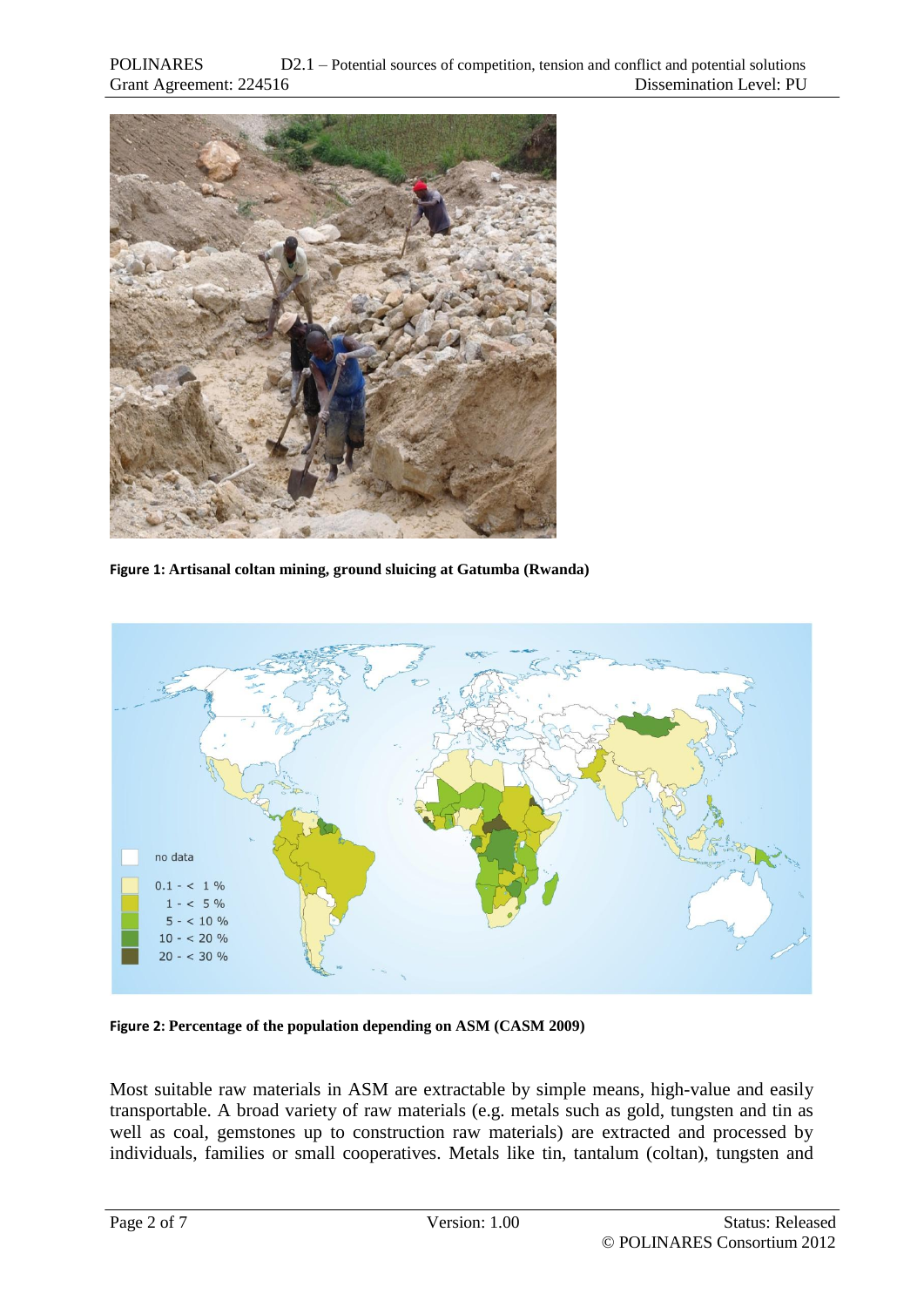gold are mined this way worldwide in significant quantities (figure 3). Although extraction often takes place all year round, it is sometimes dependent on seasonal agriculture.



### **Figure 3: Primary global mine production of selected metals (metal content of ore mined) and the proportion of the sources from artisanal mining. A significant proportion of global production of minerals connected with conflict - tin, tantalum (coltan), gold and tungsten - is of artisanal origin.**

High value raw materials not dependent on extensive infrastructure for production and transport are particularly suitable for ASM in developing countries. This group includes mainly metals, such as nonferrous metals (lead, copper, zinc, tin), steel additives and refractory metals (chromium, nickel, tungsten, niobium, tantalum and molybdenum), and the precious metals (gold, silver and platinum). Non-metallic commodities that are traded internationally and extracted in artisanal mining are, for example, gemstones, diamonds and industrial minerals (e.g. beryl, fluorite, mica, graphite, quartz or barite) as well as abrasive and refractory minerals  $(Al_2SiO_5 - group)$  (Wagner et al. 2007).

Most high-value commodities, especially gemstones and precious metals, which are extracted in ASM, are sold to processors worldwide or directly to buyers in developed countries. However, although many raw materials that may be accessible to ASM, customer demands for quantity, quality and homogeneity causes substantial market hurdles. This is especially true for bulk commodities, which include the nonferrous metals.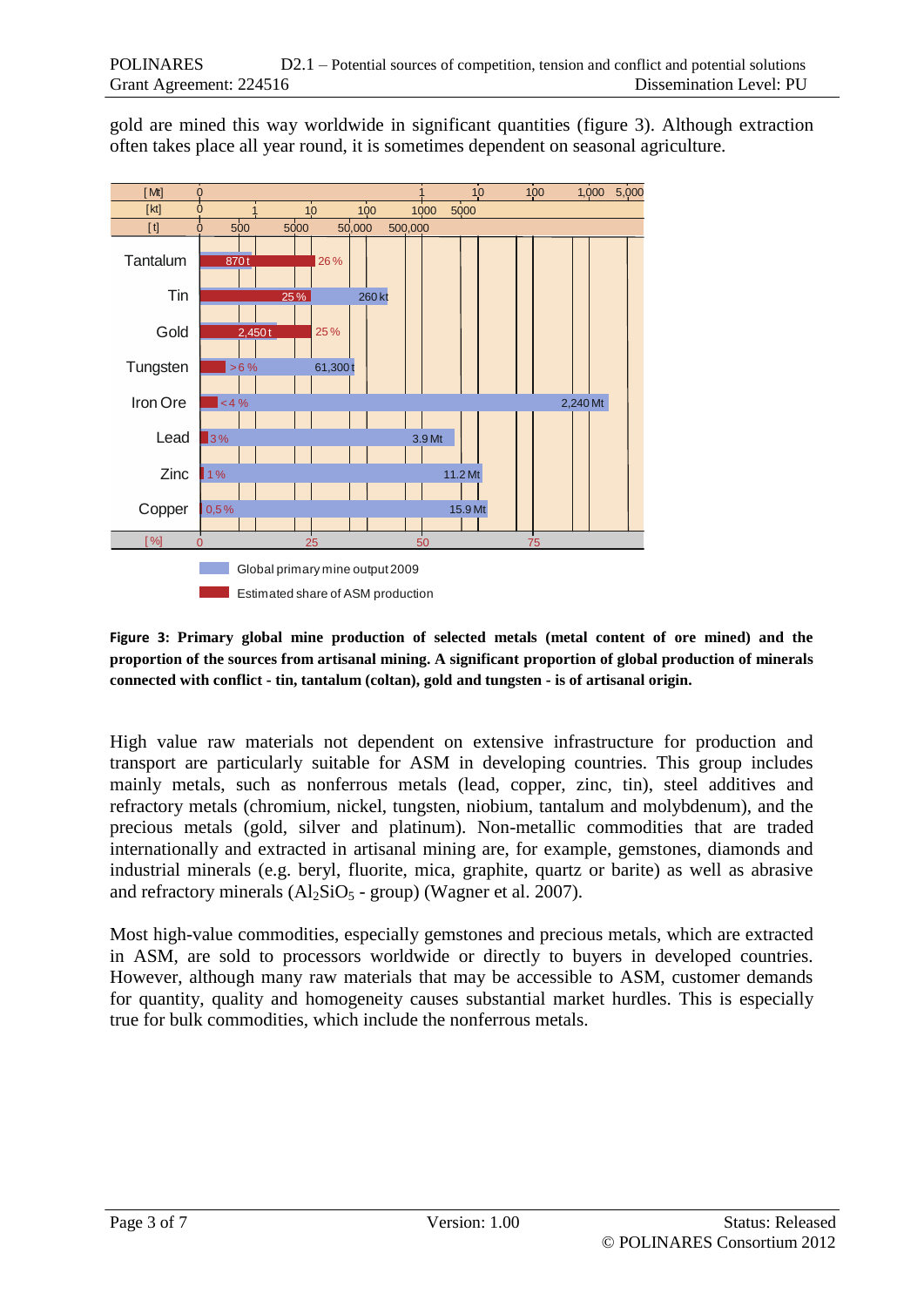

**Figure 4: Low value bulk commodities such as iron ore tend not to attract ASM; artisanal miners equipped with only picks and shovels can't the ore fast enough to make it worth their while. At the other end, the price of diamonds and gold draws vast numbers of artisanal producers.**

Characteristics of the deposits are essential for determining the suitability of ASM. In general all factors that support mechanization and economy of scale (uniformity of deposit, width of ore bodies, depth, overburden) tend to counter ASM. However, unfavorable conditions for medium- or large-scale mining (irregular ore bodies, steep dipping seams) create a niche for economically viable small-scale mining. ASM makes it possible to mine small deposits which large companies would not be in a position to extract. Poor quality can be a limiting factor for artisanal miners, as their processing technology is usually not capable of processing low-grade ores (Hentschel et al. 2003).

The share of mineral production by ASM differs considerably between different raw materials as well as at certain times as miners are often the so called "swing-producers": in times of low market prices the sector tends to lower production, sometimes with the miners turning to other sources of income such as agriculture if available. Gold as well as the high-tech and electronic metals tin, tantalum, tungsten and cobalt are produced to a high degree in ASM operations. Nevertheless, the redistribution of income from ASM shows that only the smallest part of the extracted wealth eventually reaches the miner, because of inefficiency of transport, illegal taxation as well as long trading chains. This is also due to the fact that ASM is often part of the informal and illegal trading chain of minerals. Although artisanal and small-scale mining is dealt with in most mining regulations, the actual effectiveness of the monitoring and regulation of this sector by the national mining authorities is low. The process of extraction in ASM is usually carried out unchecked, ignoring fundamental labour standards (e.g. the elimination of forced and child labour, workplace safety, equal treatment). Social and ecological aspects are paid scant regard. Working conditions are generally poor, and child and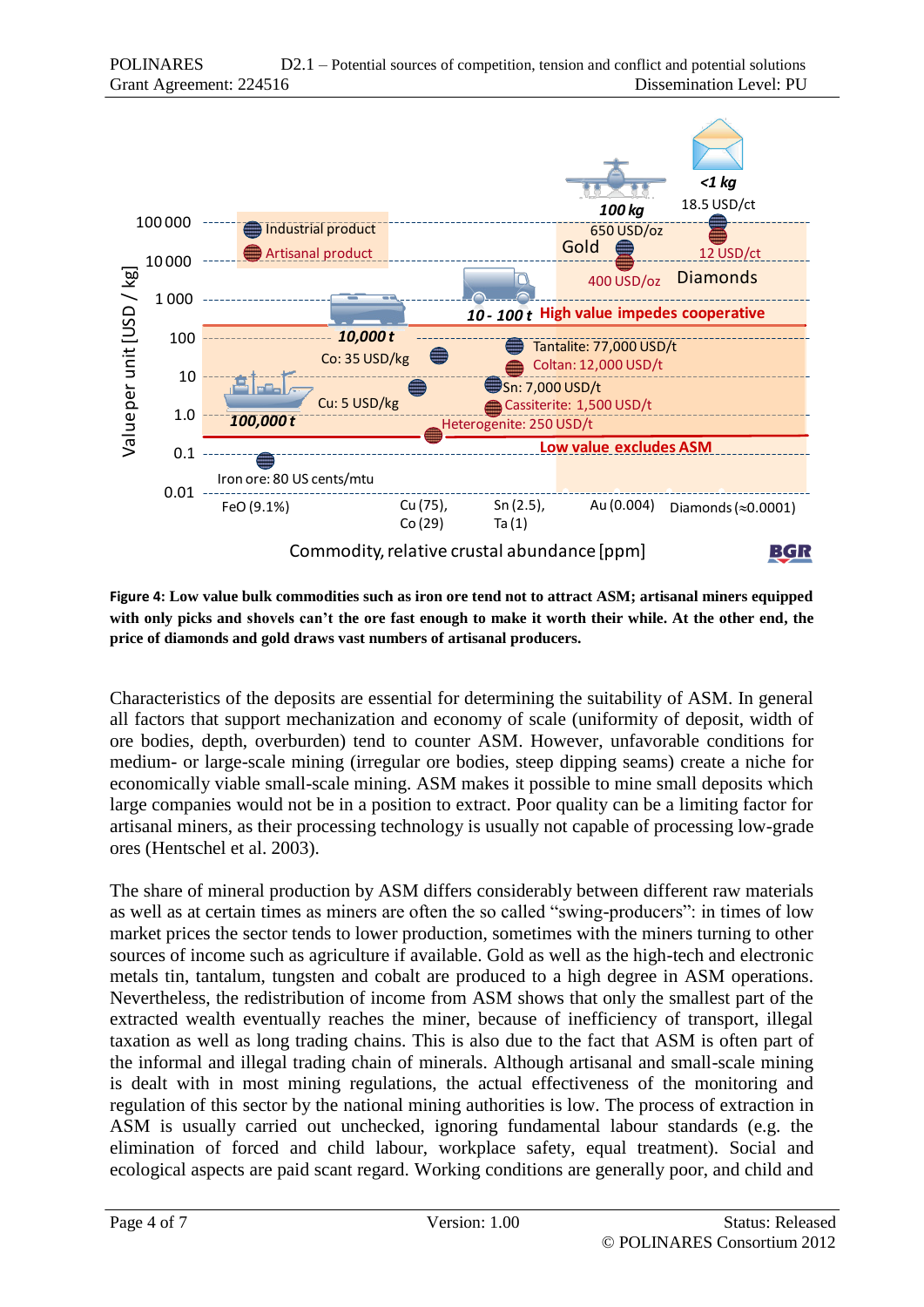forced labour are particularly abundant in weak governance regions. Missing or neglected mine safety procedures are the cause of frequent work accidents, environmental impacts can be devastating.

In addition, the lack of free market access for artisanal mineral production, caused by insufficient infrastructure or by legal restraints, is another obstacle for the thriving of this sector. Because the local and intermediary trade of minerals needs a secure business environment especially in conflict-affected areas, the traders have to buy security support from local political and military rulers or private companies. Part of the revenue from mineral trade is lost by illegal taxation and corruption or can contribute to finance conflicts (Franken et al. in press).

## *7.2 The Case of Tantalum and the Democratic Republic of Congo*

From 1995 to 2008 the African production of columbite-tantalum concentrate accounted for between 12 - 34% of world production. Since the period of increasing prices in 2000, tantalum mining has developed very quickly. In 2007 and 2008 the global proportion was around 34%. In 2009, when production in Australia and Canada was shut down, African mines were responsible for over 50% of the world tantalum share. With the exception of Mozambique (Marropino mine), and Ethiopia (Kenticha), current tantalum mining in Africa is mainly artisanal in nature, reflected in the large fluctuation in production.



**Figure 5: Global distribution of tantalum producers.**

The centre for African tantalum mining is the Great Lakes region in Central Africa, particularly the area around Lake Kivu, with the Congolese provinces of Kivu, Maniema, Katanga and Ituri as well as in Rwanda, Burundi and Uganda. The share of the total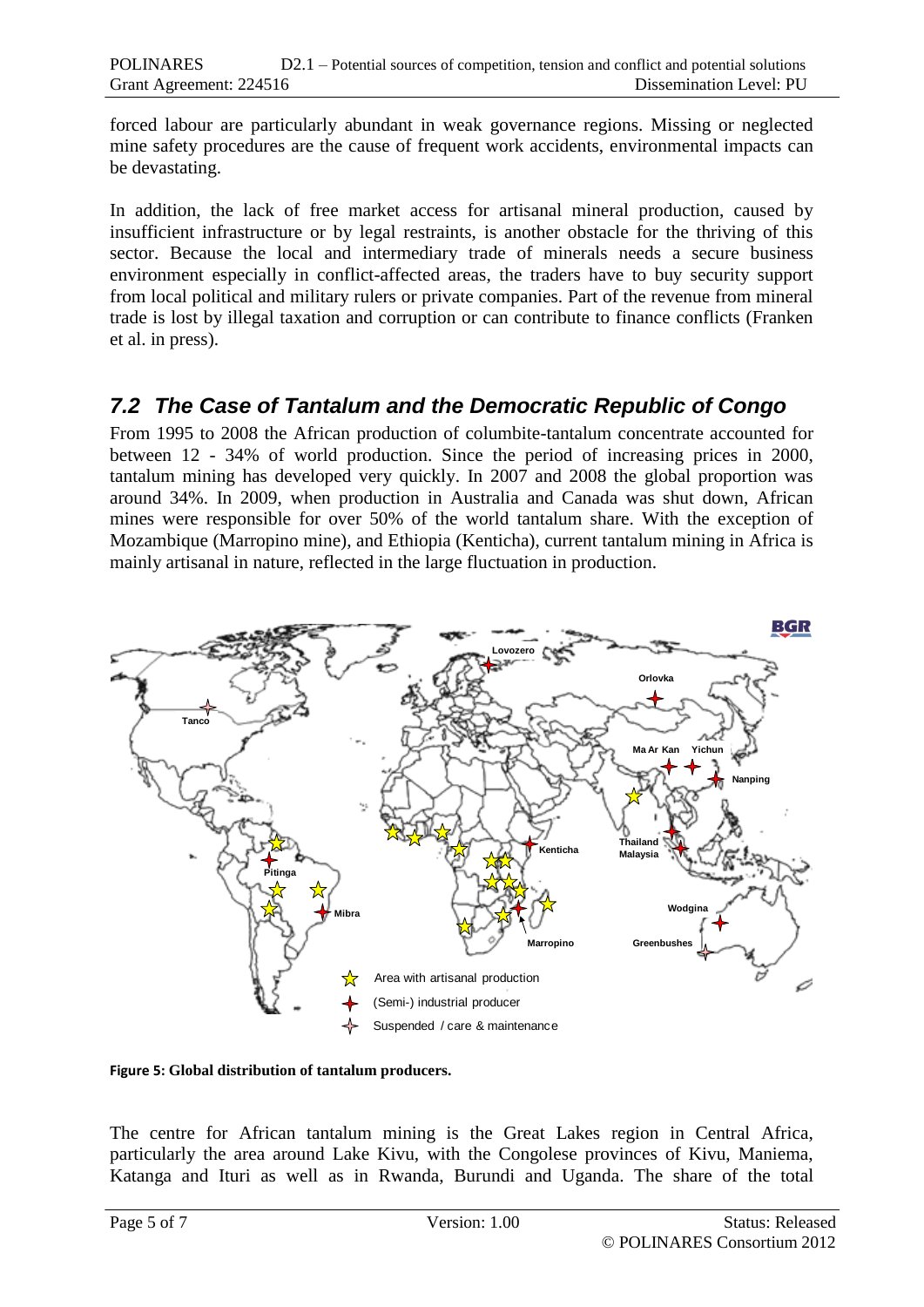Democratic Republic of Congo (DRC) production by independent small-scale artisanal miners is not known but it is assumed, that a significant amount of primary tantalum originated from the eastern DRC. Most of the columbite-tantalite produced in the DRC is exported via other countries, typically Rwanda, and is shipped from the export ports of Mombasa and Dar es Salaam. The DRC likely constitutes the major source of coltan exported through Rwanda, where cross-border smuggling causes a substantial income loss for the Congolese state.

Mineral production in the DRC depends to a large amount on the artisanal and small-scale mining (ASM) sector. Current estimates indicate that about 2 million people are working in this sector and about 10 million people are depending on the earnings generated here – this is 20% of the total Congolese population. In the early years of this decade, the artisanal mining sector in the DRC produced between 80–100% of the total Congolese mineral production (Garrett & Mitchell, 2009), due to a difficult operating environment und lack of infrastructure. The Congolese population not only suffers from the reprisals of the warring groups but also from wanting working conditions in artisanal mining. Beyond that, in the initial phase of operation, artisanal miners commonly receive a trader's credit. During the pay down of the credit, they are obliged to sell their production under unfavourable conditions to the lender. This results in a long-term dependency of the miner.

The two main warring parties, the Forces armées de la République du Congo (FARDC, Congolese national army) and the Forces Démocratiques de Libération du Rwanda (FDLR), the predominantly Rwandan Hutu armed group, control highly mineralised areas (North and South Kivu) where they benefit from mineral production and trade. They impose illegal "taxes" on miners and traders. The FDLR obtains a significant proportion (up to 75%) of its income from gold mining and trading. Informed estimates suggest that the Congrès National pour la Défence du Peuple (CNDP), another warring party, earns up to 15% of its revenue from the mineral trade, and the FARDC up to 95% (Garrett & Mitchell, 2009).

The analysis of export data from the Kivu provinces suggests that under-declaration and smuggling are the major problems. The trade starts at remote sites, from where the minerals are transported by foot, car, truck, and by plane to the main export centres. From there, the exported material passes through Burundi, Kenya, Rwanda, Uganda, and/or Tanzania. Differences between Congolese and Rwandan statistics suggest that traded minerals are either declared as transit goods or un-taxed at the DRC border and then declared in Rwanda. Independent research (Garrett & Mitchell, 2009) indicate that for example 28,700 tons of cassiterite have been exported from the DRC and Rwanda in 2008, with 87% originating from the DRC.

The conflict dynamics in Eastern DRC are more complex than a simple cause and effect connection between military groups, mineral production and the trade in minerals. Weak institutions and a dysfunctional army enable military groups to pose security problems to mining and trade for their benefit.

## *7.3 Conclusion*

High-commodity value metals such as gold, tin and tantalum, are especially linked to ASM, which significantly adds to their world supply. The artisanal and small-scale mining sector, which provides livelihood for millions of people in the world, is part of the informal and often